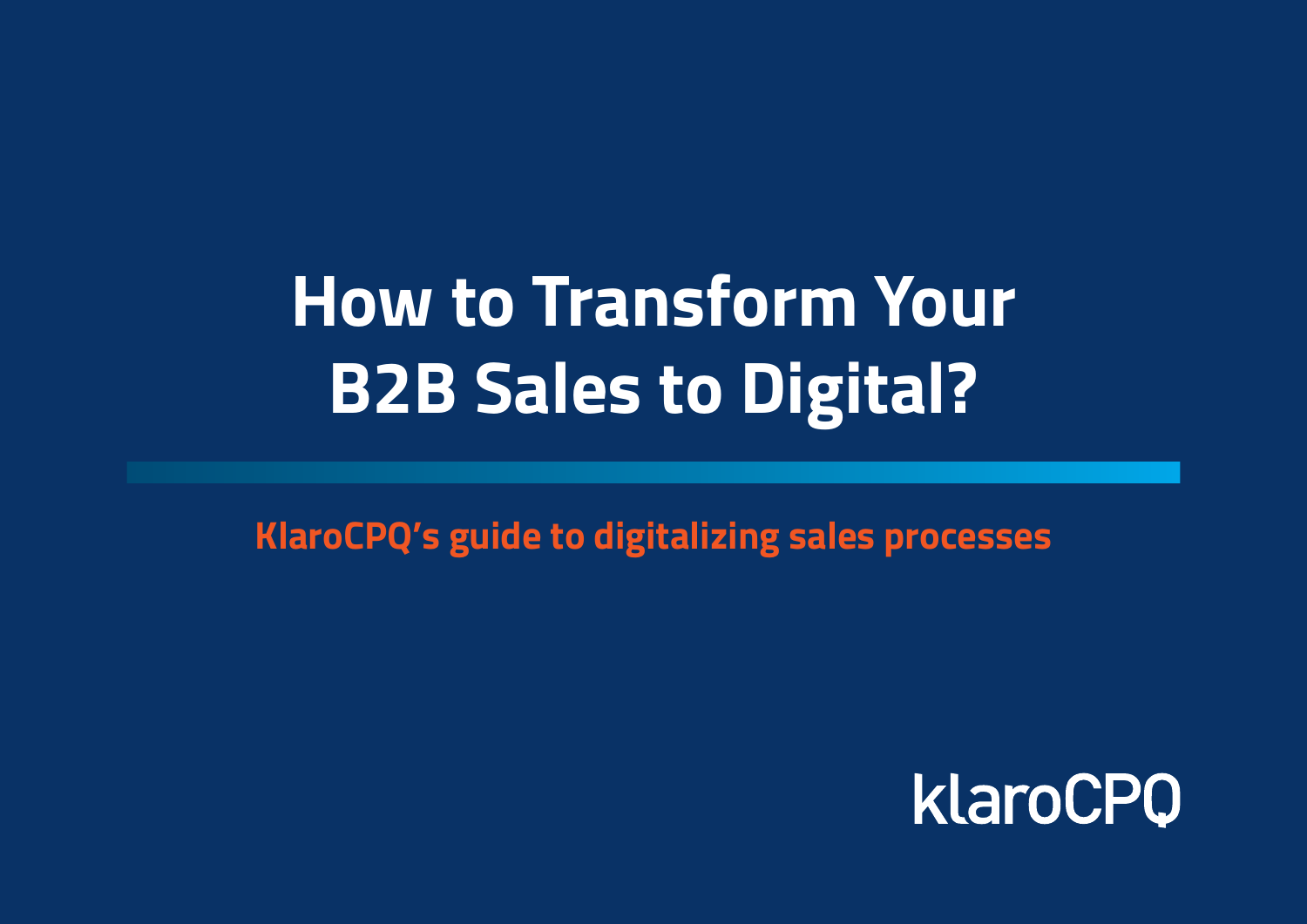#### **Contents**



#### **[The purpose of this guide](#page-2-0)**

- **[Why digitalize sales?](#page-3-0)**
- **[How to move forward in sales process](#page-4-0)  digitalization?**
- **[Defining the objectives](#page-5-0)**
- **[Analyzing the current state](#page-7-0)**

#### **[Design](#page-9-0)**

- **[Implementation](#page-12-0)**
- **[Evaluation of results and continuous](#page-15-0)  development**
- **[KlaroCPQ](#page-17-0)**

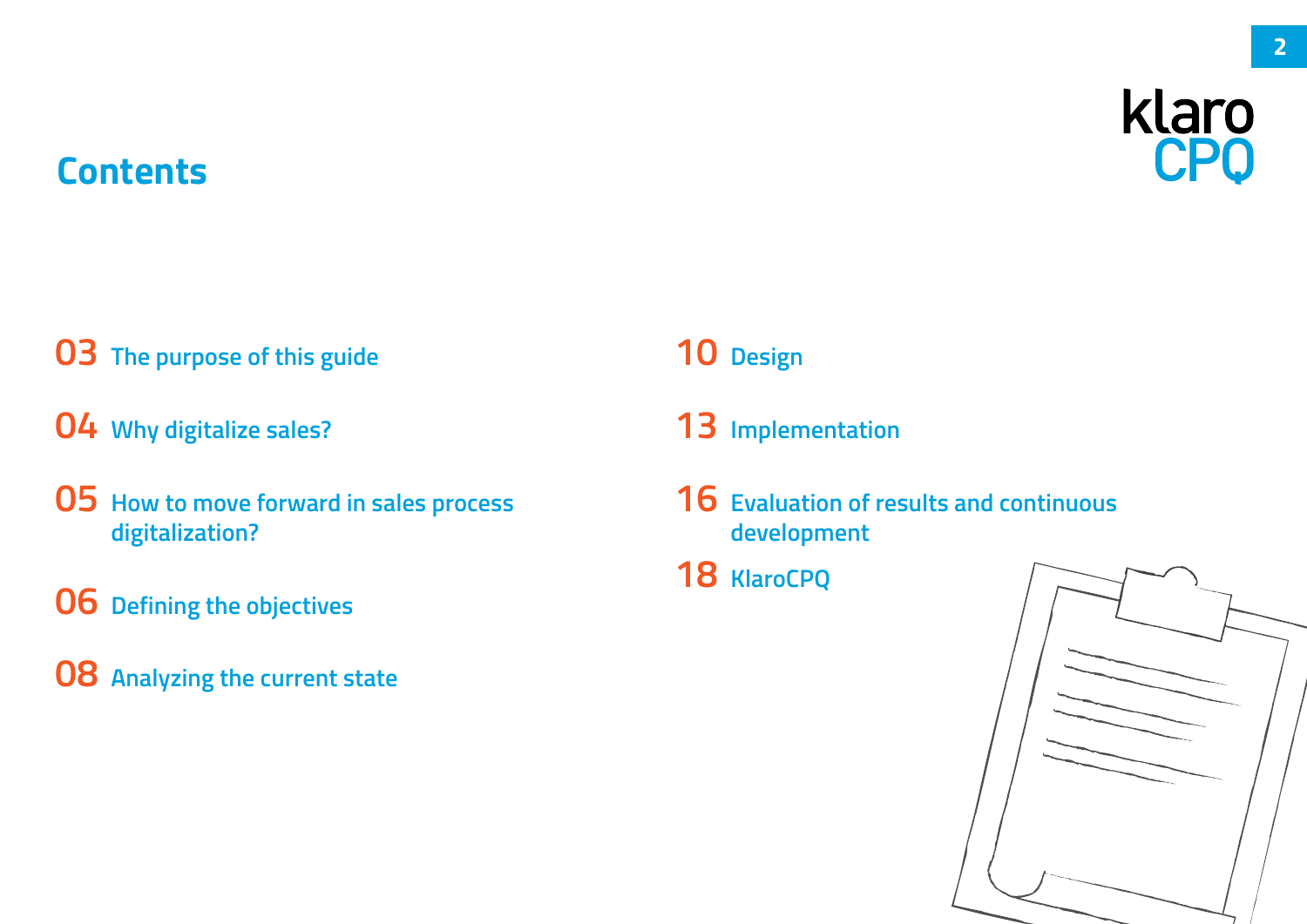#### <span id="page-2-0"></span>**The purpose of this guide**

Companies in many industries, especially those doing complex solution sales in the manufacturing industry, would happily to give more time to customers, production, and product development if only sales routines weren't consuming so much time and energy. Product and service portfolios are often complex and extensive, and preparing quotes is a laborious and time-consuming task. Companies know that digitalizing sales processes would make sales more efficient, but they don't know where to start. According to a survey conducted by McKinsey in the summer of 2020\*, 2/3 industrial companies are thinking about digitalizing their sales processes.

This guide will tell you how to take concrete steps to digitalize your sales processes. KlaroCPQ has experience in digitalizing sales processes with manufacturing companies since 2004. In this guide, we explain the different stages of sales digitalization in our iterative approach, with actions that will deliver immediate benefits.

*\* Source: https://www.mckinsey.com/business-functions/operations/our-insights/ from-defense-to-offense-digital-b2b-services-in-the-next-normal*

klaro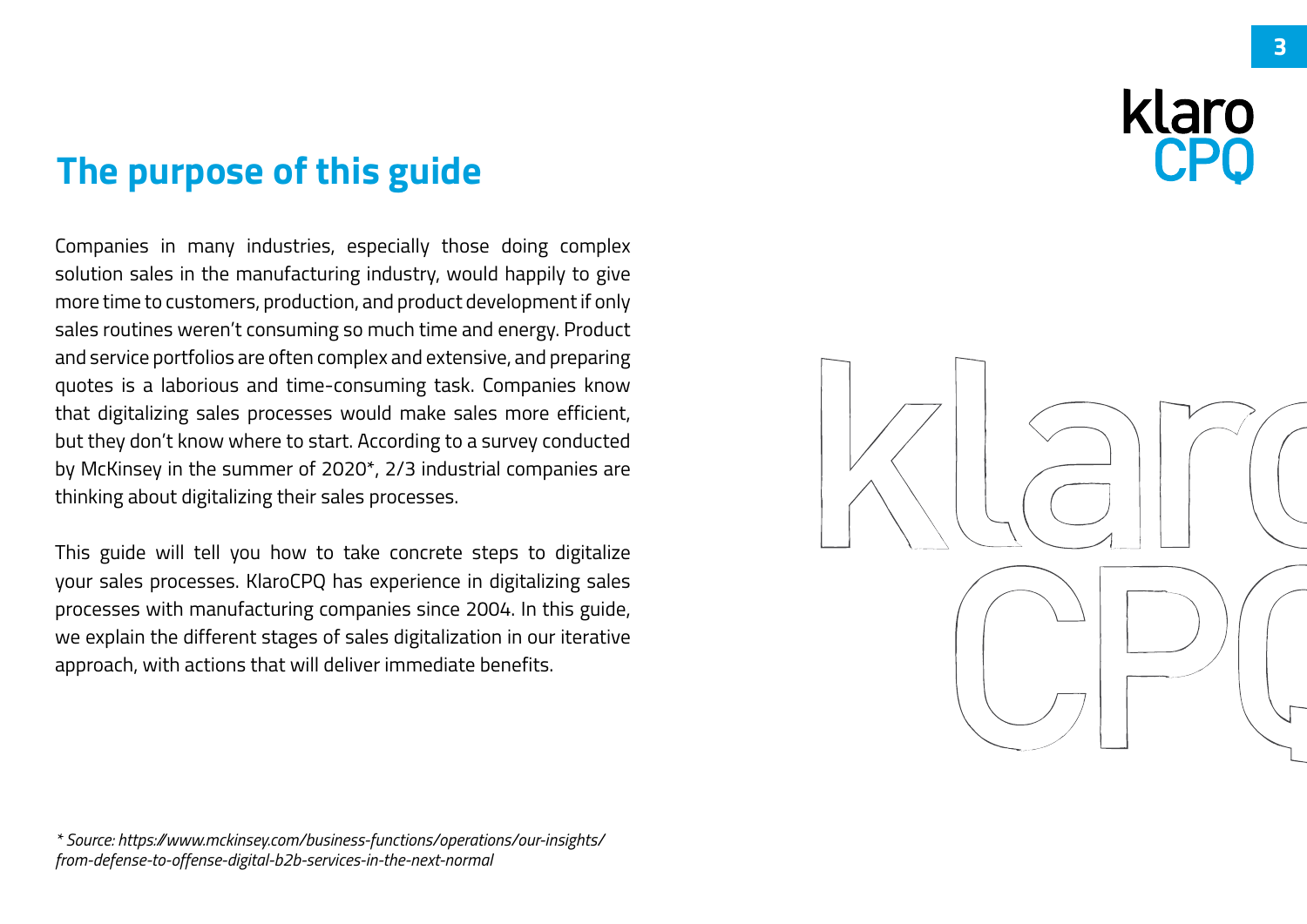#### <span id="page-3-0"></span>**Why digitalize sales?**



According to Gartner\*, 50% of B2B buyers are part of the internet generation. They are used to buying online and want to be served digitally also in B2B buying. Gartner's research also shows that B2B buyers are spending less and less time with vendors, and want to explore potential solutions online independently.

B2B buyers are expecting service that is increasingly consumer-like, regardless of time, place, or channel. These requirements are putting pressure on B2B sales to rethink their sales processes to better meet today's buying routines.

B2B sales should be able to provide customers with multichannel service that is constantly taking the customer forward in the buying process. The vendor should focus on serving the customer in the right way, at the right time, and utilize digital tools that will help them identify customer needs and create comprehensive quotes for precise solution proposals. Digital tools can be used to facilitate and automate parts of the sales process as part of a modern, multichannel sales process. The right digital tools help salespeople in their daily routines.



**continuously develop their business processes.** *\* Source: https://www.gartner.com/en/marketing/insights/articles/what-b2b-canlearn-from-b2c-digital-commerce*



**TIP: Buying behavior is constantly changing, and business goals and plans need to live with the time. When implementing a digitalization project, it's important to understand what are the available technologies that will enable the company to**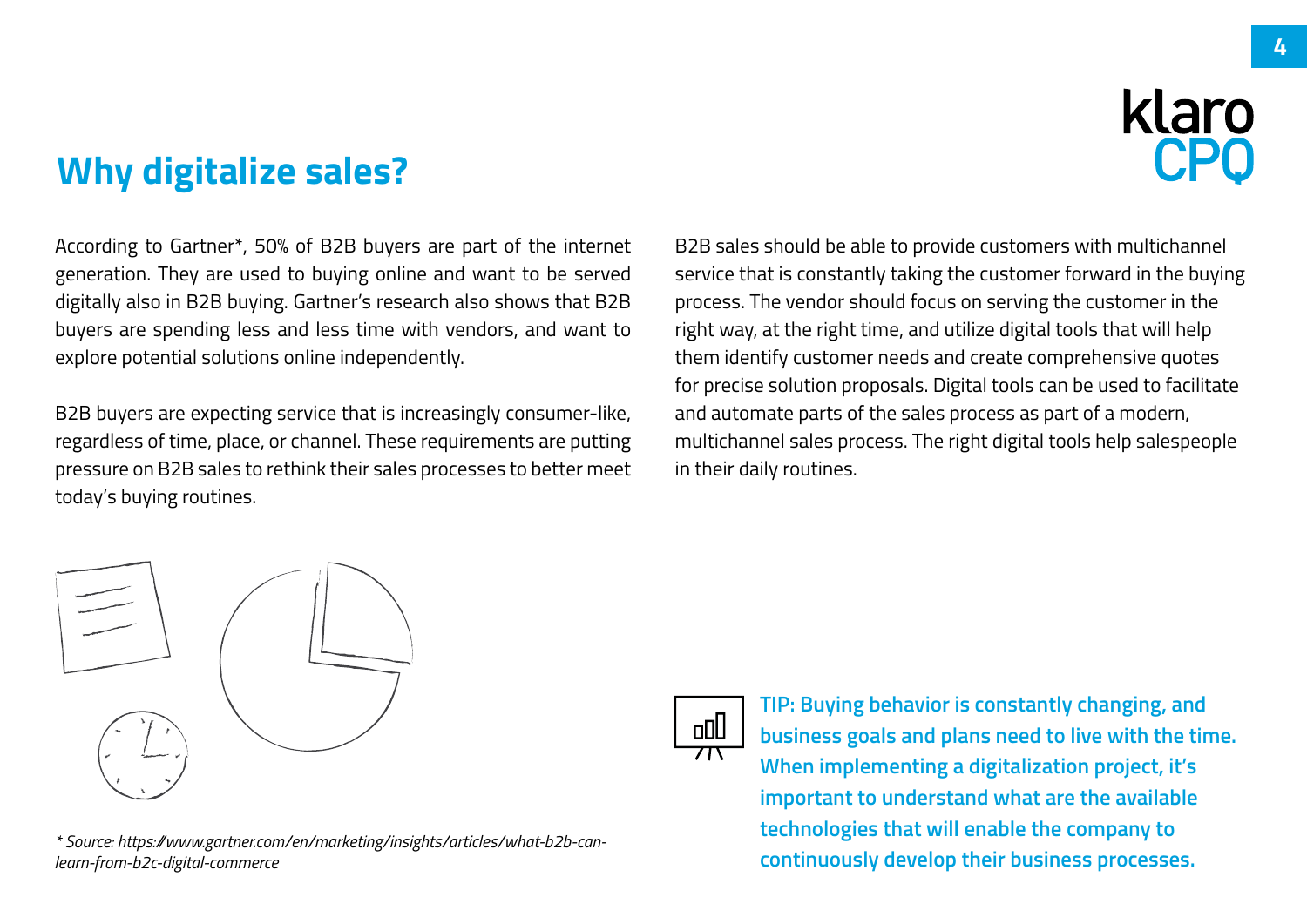#### <span id="page-4-0"></span>**How to move forward in sales process digitalization?**

At the most shallow level, digitalizing sales processes means deploying services to the sales team to eliminate manual steps in the sales process. At the deepest level, sales digitalization is a holistic transformation, encompassing business processes and bringing a new kind of modern sales model to the company.

Based on our experience, the best way to proceed with sales process digitalization is in stages. This step-by-step model enables effective and productive development actions that take into account the needs of the sales organization and customer.

**Sales process digitalization proceeds through the following main stages:**



**The approach presented in this guide provides the company with the following benefits:**

- » **The model focuses on actions that can be implemented easily and quickly.**
- » **The aim of the model is to get a return on investment as quickly as possible.**
- » **The model manages transformation and related risks in an efficient and targeted manner.**



**TIP: A successful project requires sufficient resourcing for the project. The company must be able to determine its desired sales process, assess the impact on the business, and make decisions on the content of the project. Without the commitment from the staff and a precise understanding of the desired sales process, the results of the digitalization project will be weak or, at worst, the project will end in failure.**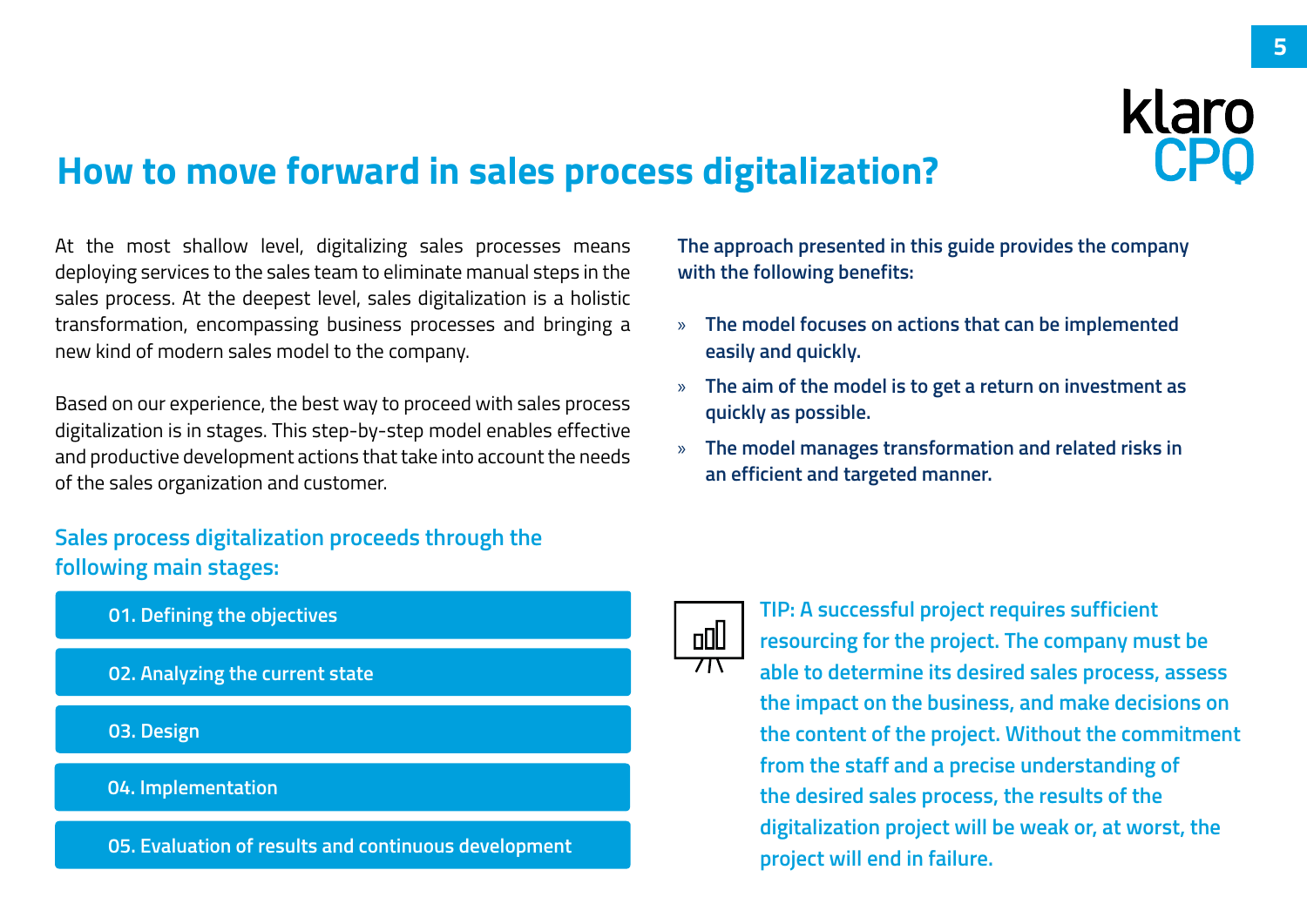<span id="page-5-0"></span>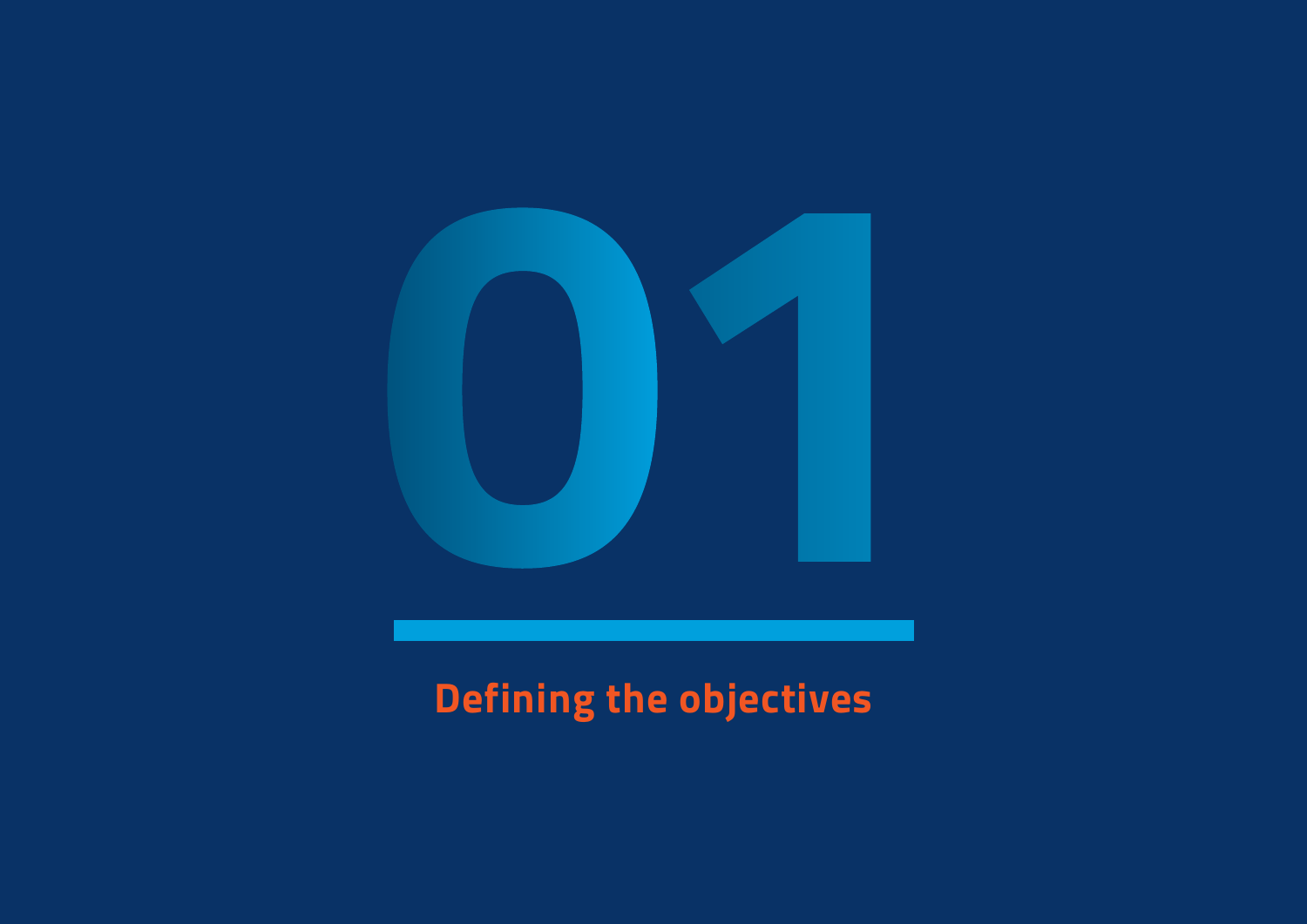#### **01 Defining the objectives**

Digitalization of processes always has to start from the business goals. Digital tools enable reaching new customer segments, as they enable serving customers independent of place and time. Compared with more traditional models, digital tools enable more cost-effective service channels. For example, when sales operations are expanding to new countries, digital channels can bring significant benefits.

The digitalization of sales processes should be a part of the company's business strategy and digitalization plan. Isolated digitalization projects are always less effective and, at worst, they can have a negative effect on the customer experience.

aaO

**TIP: When defining the objectives, the approach to take is that the digitalization project progresses in phases. Plan each phase to last 3 months. Aim for targets that can genuinely be implemented within each phase, and the effectiveness of which can be verified in customer work.** 

**A company may have the following, or other, specific targets in the digitalization of sales processes:**

**Streamlining the sales process and supporting the work of salespeople by automating routines**

**Selling a new product with a new sales process**

 **Serving a new market with a new sales channel**

**Serving new customers in the current market with a sales process tailored to them**

klaro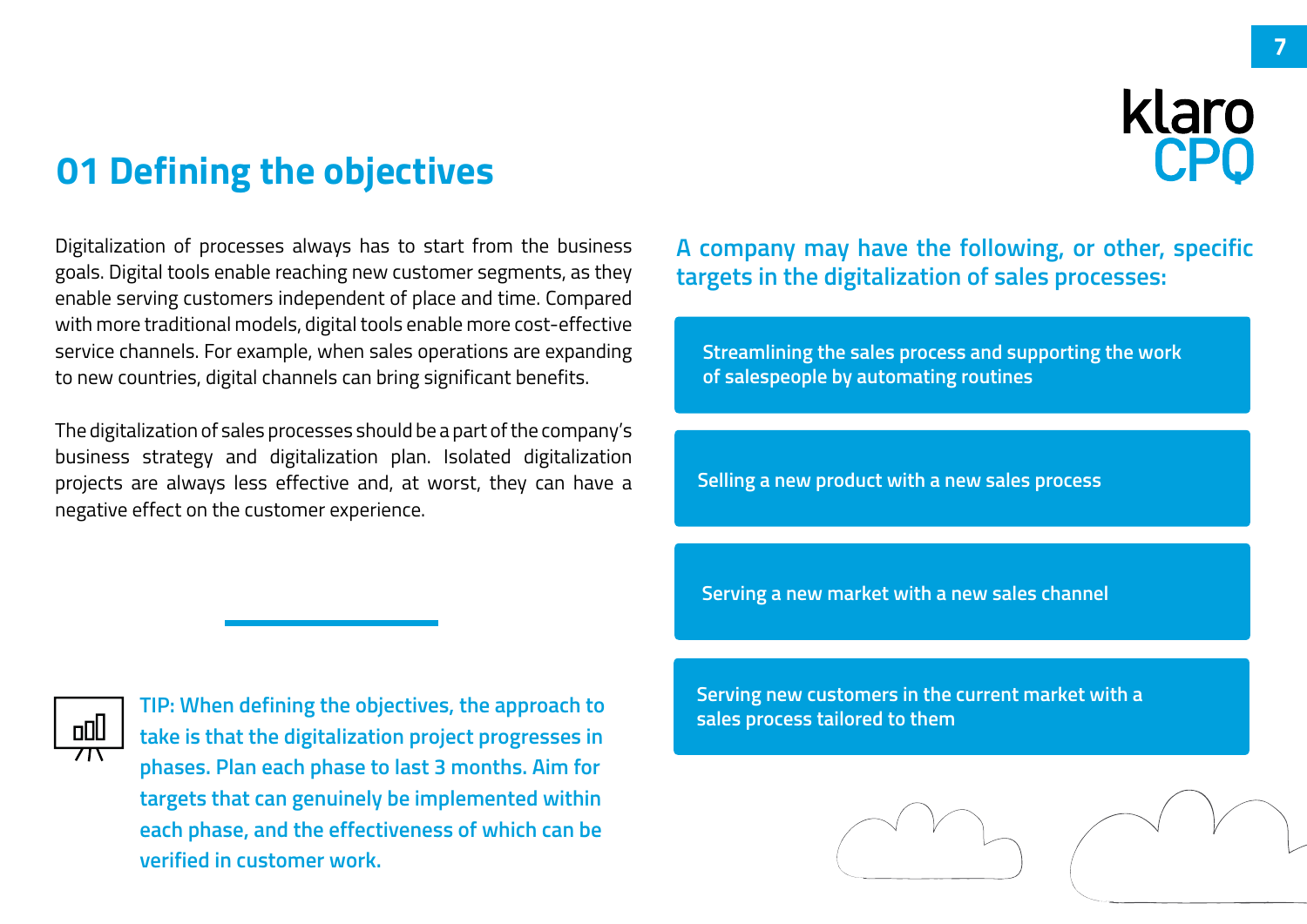<span id="page-7-0"></span>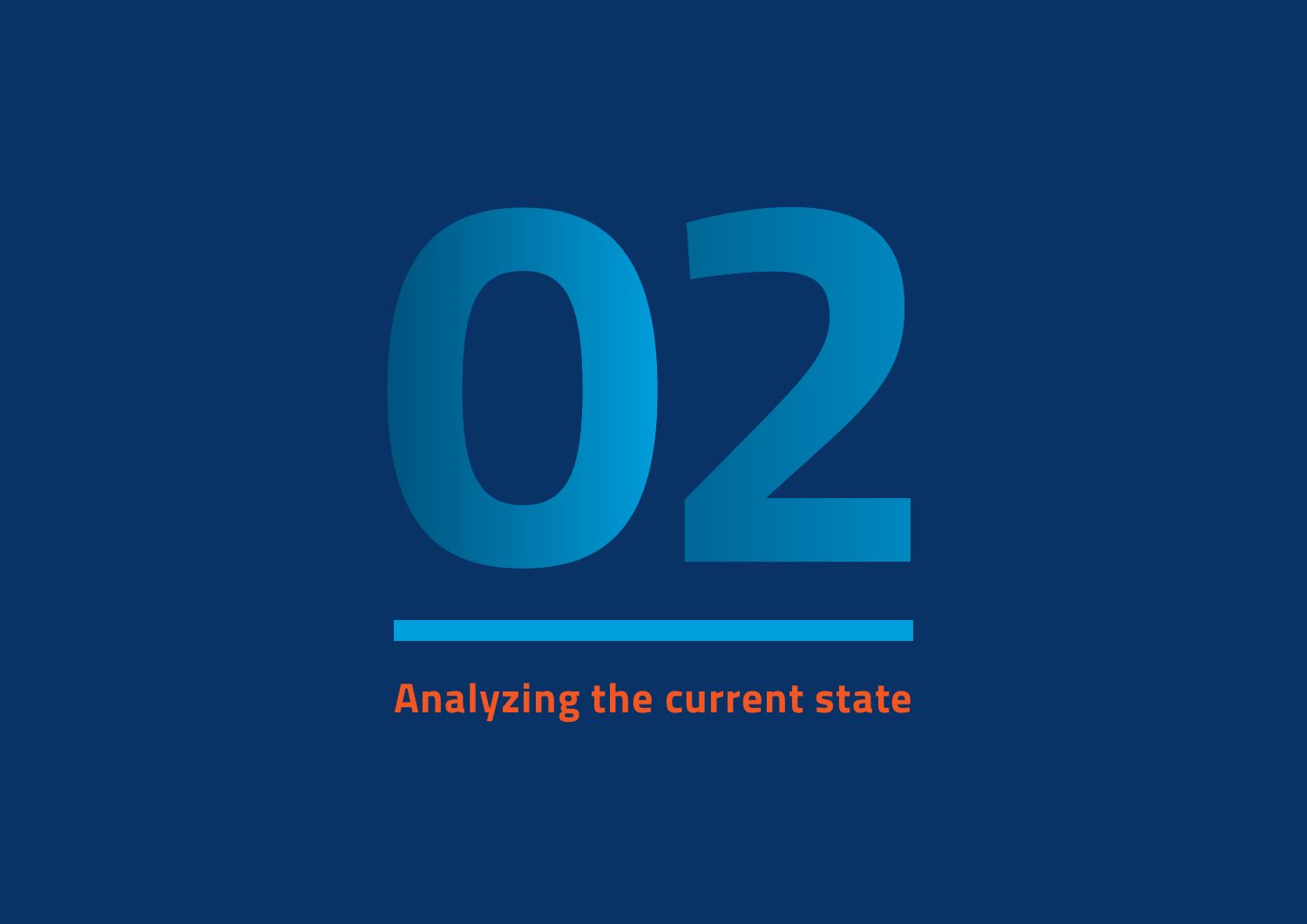### **02 Analyzing the current state**

Once the objectives are clear, the company should determine the current state of the sales operations. The current state analysis examines the customers' as well as the company's own assessment of the functionality, efficiency, and profitability of the sales process and satisfaction in it. The current state analysis should be done from the perspective of the customer, the staff, as well as the management, and it should include various quantitative and qualitative assessment methods.

The current state analysis should be able to indicate areas for development and give a rough assessment of the effects of a possible development project.



**In the current state analysis, the company should assess at least the following factors:**

- » **Is the company able to serve all targeted customers with the current sales process?**
- » **What is the customer's assessment of the current sales process? What about the sales organization's?**
- » **How satisfied is the customer with the company's communication and customer service?**
- » **How many qualified leads does the sales process produce? What is the hit-rate?**
- » **What are the sales costs in the current process? How much time is spent on routine tasks? Is the current process efficient enough?**



**TIP: A modern B2B buyer wants multichannel sales service. Use plenty of time for studying the customer's purchasing process and engaging your staff to think about how you want to serve your existing and new customers.**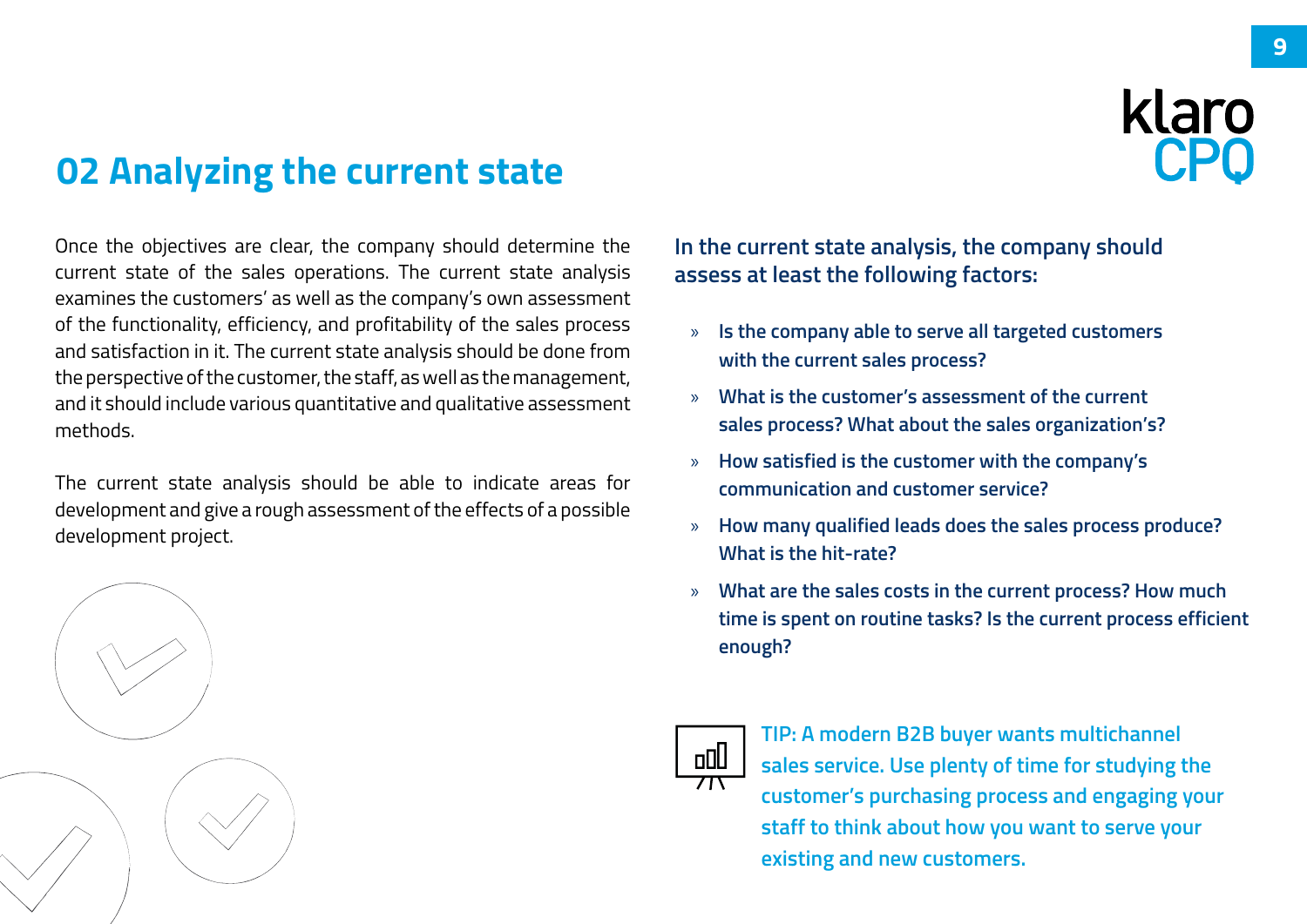<span id="page-9-0"></span>

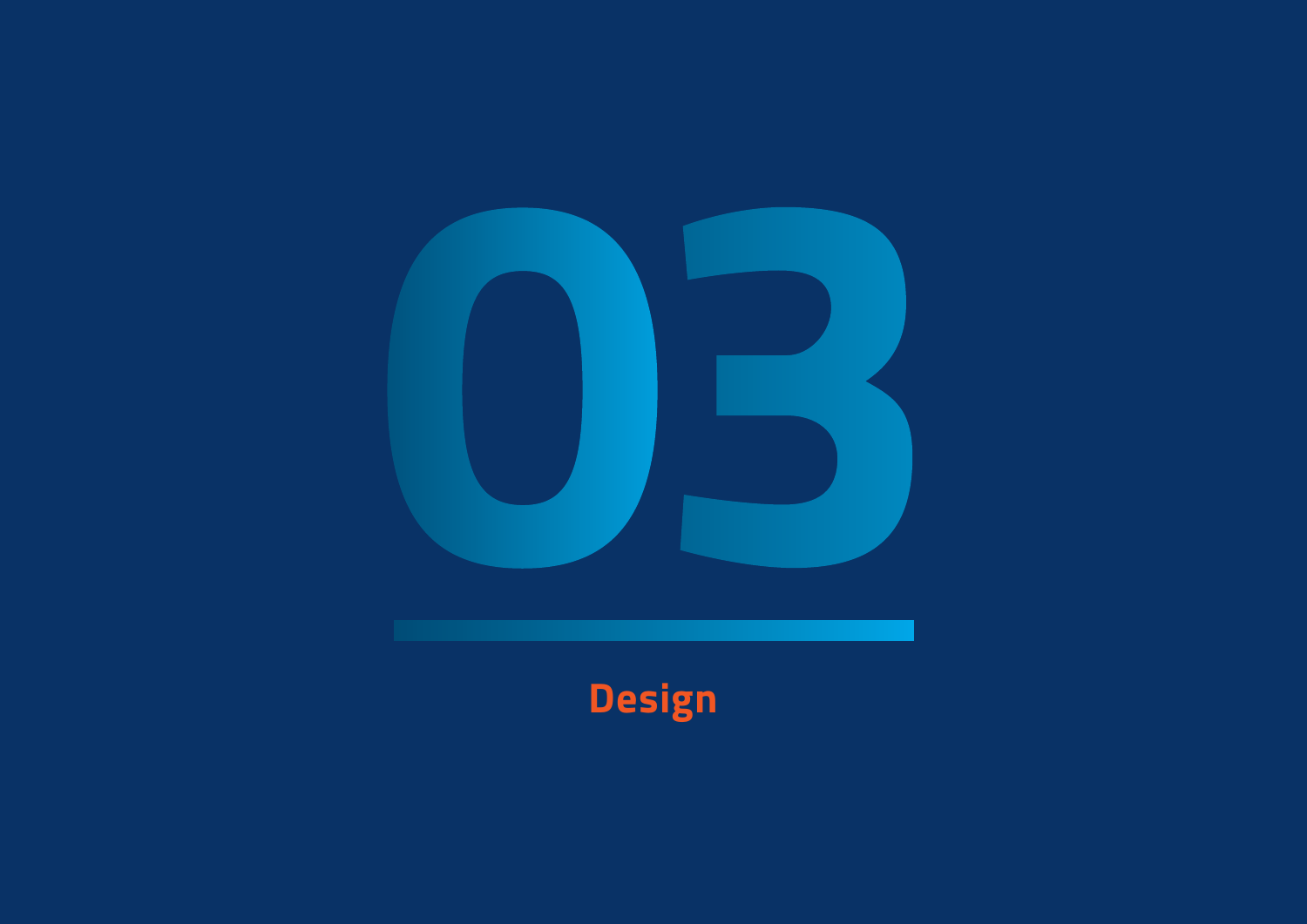#### **03 Design**

klaro

This stage involves designing the business processes and technical architecture. Designing begins from the development objectives identified in the current state analysis.

The design stage should involve at least the people working at the customer interface. They should evaluate potential targets for the project. The design stage also prepares the organization for the transformation and its effects.

In the design stage, the company should gain an understanding of the investments required, their estimated impacts, and risks.

In this stage, it's worthwhile to implement a technical architecture plan that explains how a transformed, digitalized multichannel sales process can be implemented. The company should plan in more detail how the implementation will be phased, i.e. in which order the various digital tools will be implemented and introduced to users.



**TIP: Good planning and design ensure that the sales process becomes smooth from the customer's perspective, and that the digitalization project proceeds as quickly and cost-effectively as possible.** **The company must have an understanding on:**

- » **Which steps in the sales process will digitalized from the customer's perspective?**
- » **Which sales steps will be handled by the salespeople towards the customer?**
- » **Which steps in the internal sales process will be automated?**
- » **Which of the company's internal tasks will be handled by the salespeople?**
- » **What is the degree of automation of the above processes and tasks for the different solutions and customer segments?**

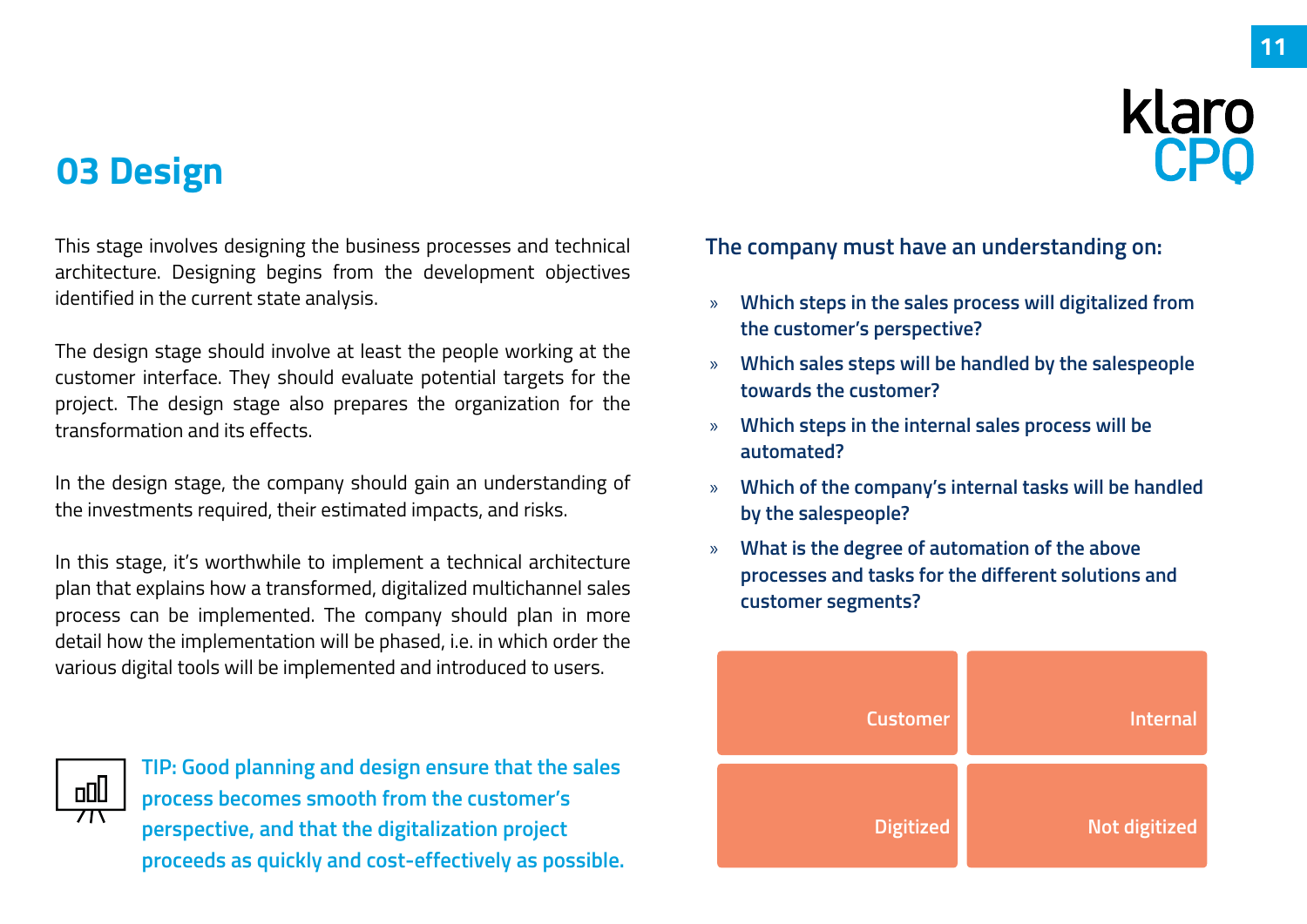At the most shallow level, digitalization can mean the deployment of smart communication channels. Deeply digitalized multichannel sales processes, in turn, involve the automated collection and processing of diverse and in-depth customer data to support the sales process, and providing sales with tools to lead the customer forward in the purchasing process.

When it comes to the digital solution, it's good to consider to what extent you want to use off-the-shelf software as part of the digitalized process, and how much tailormade software will be implemented. It's essential to understand how different applications fit into the multichannel service process and support the vendor's work on a practical level.

While choosing digital solutions, it's critical to understand their scalability and versatility, reliability, integrability, and cost.

**There are many off-the-shelf applications on the market for customer communication, which provide adequate features for various needs. Similarly, there are plenty of offthe-shelf applications for sales process management as CRM software. When it comes to defining customer needs, creating solution proposals, and quoting, it's a good idea to have tailormade application, as off-the-shelf solutions rarely fit into the company's sales processes.**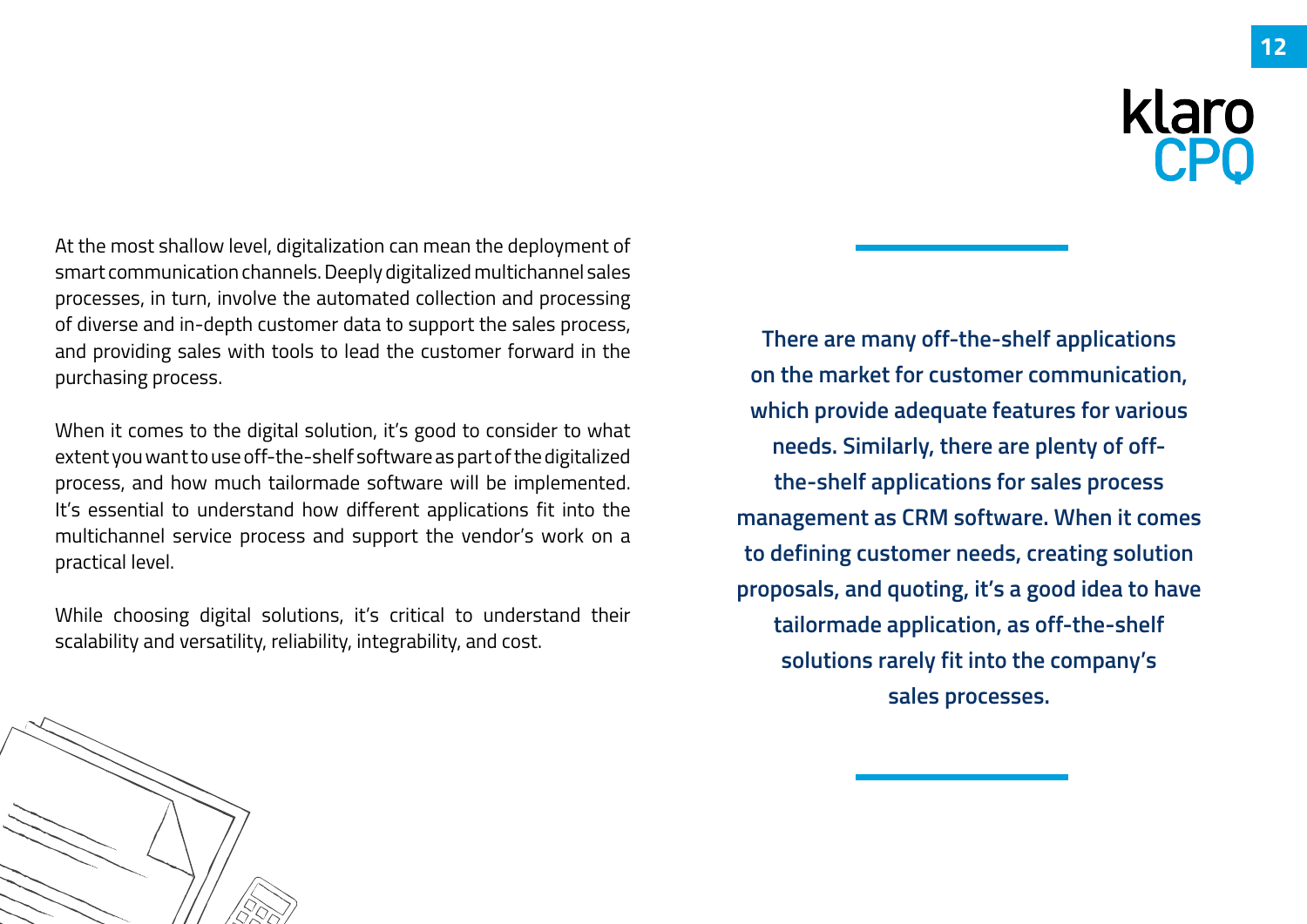<span id="page-12-0"></span>

## **Implementation**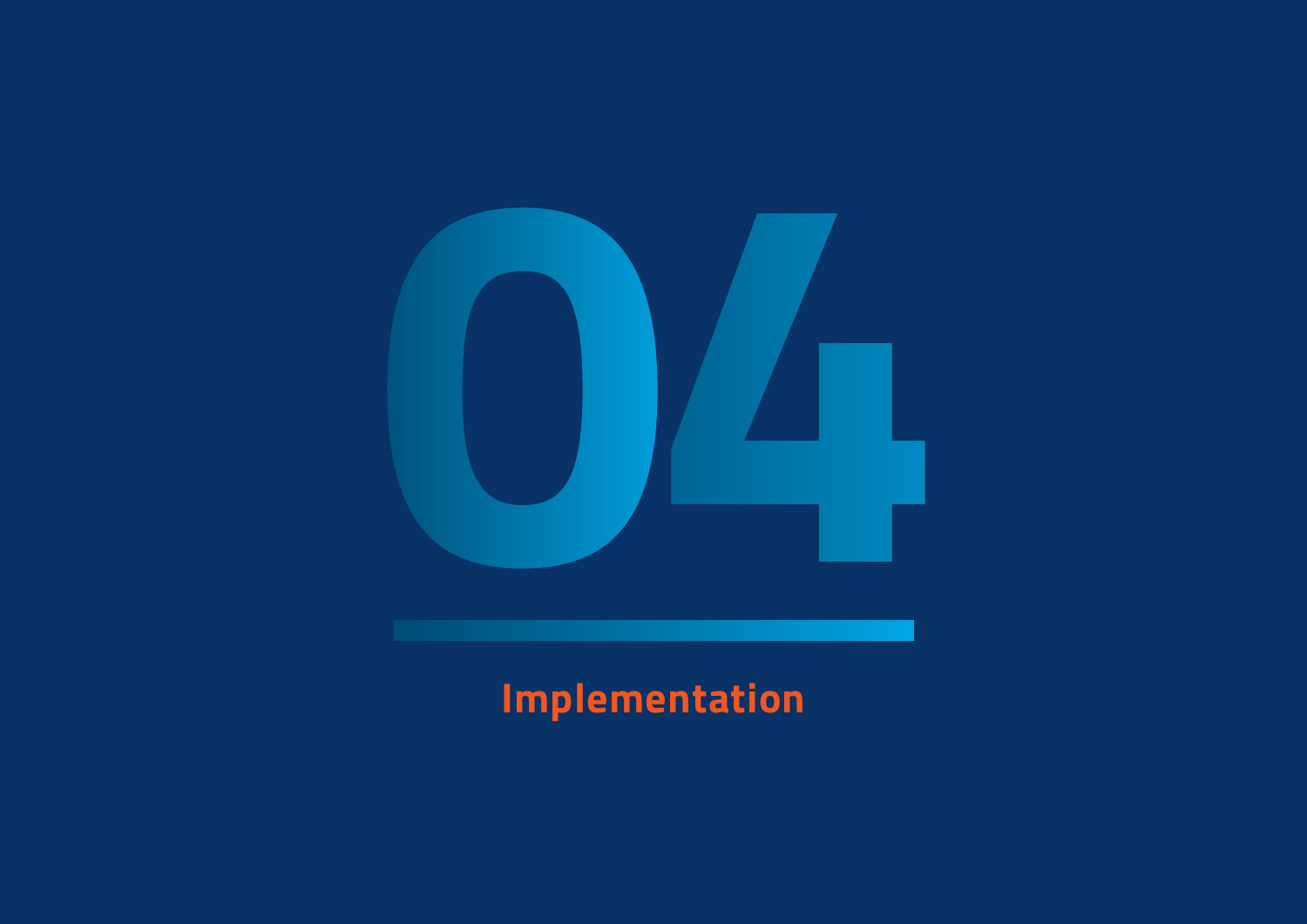#### **04 Implementation**

klaro

In the design stage, the company has decided on the phasing of the implementation of digital solutions, taking into account the benefits, costs, and potential risks associated with the implementation. The company may be implementing off-the-shelf solutions and/or developing customized digital sales solutions. Whatever the case, we'll call the first solution application v1.0.

First, application v1.0 will be implemented for use of pilot customers. After piloting, the use of the application can be expanded to the full planned scope. Pilot customers should be selected in such a way that the benefits of this first phase of the digitalization project can be assessed as comprehensively as possible.



**In order to evaluate the benefits as quickly and easily as possible, v1.0 should include the critical features. Desired functionalities should be classified into the following groups for prioritization:**

- » *Critical features* **that must be in the new application right from the start. Without critical functionality, the application will not be usable.**
- » *Essential features* **that will be added immediately after the pilot phase. Such functionality significantly improves the application's ability to service the customer and significantly develops the company's business.**
- » *"Nice-to-have" features* **that are not necessary for use, but make the use of the service smoother, more efficient, or improve the customer experience.**

When prioritizing functionalities, it's important to keep in mind the investment required for them, the likely returns, and the effect of the functionality.

In further phases, the application can be developed further with new features, and/or the digital services can be expanded to cover new customers.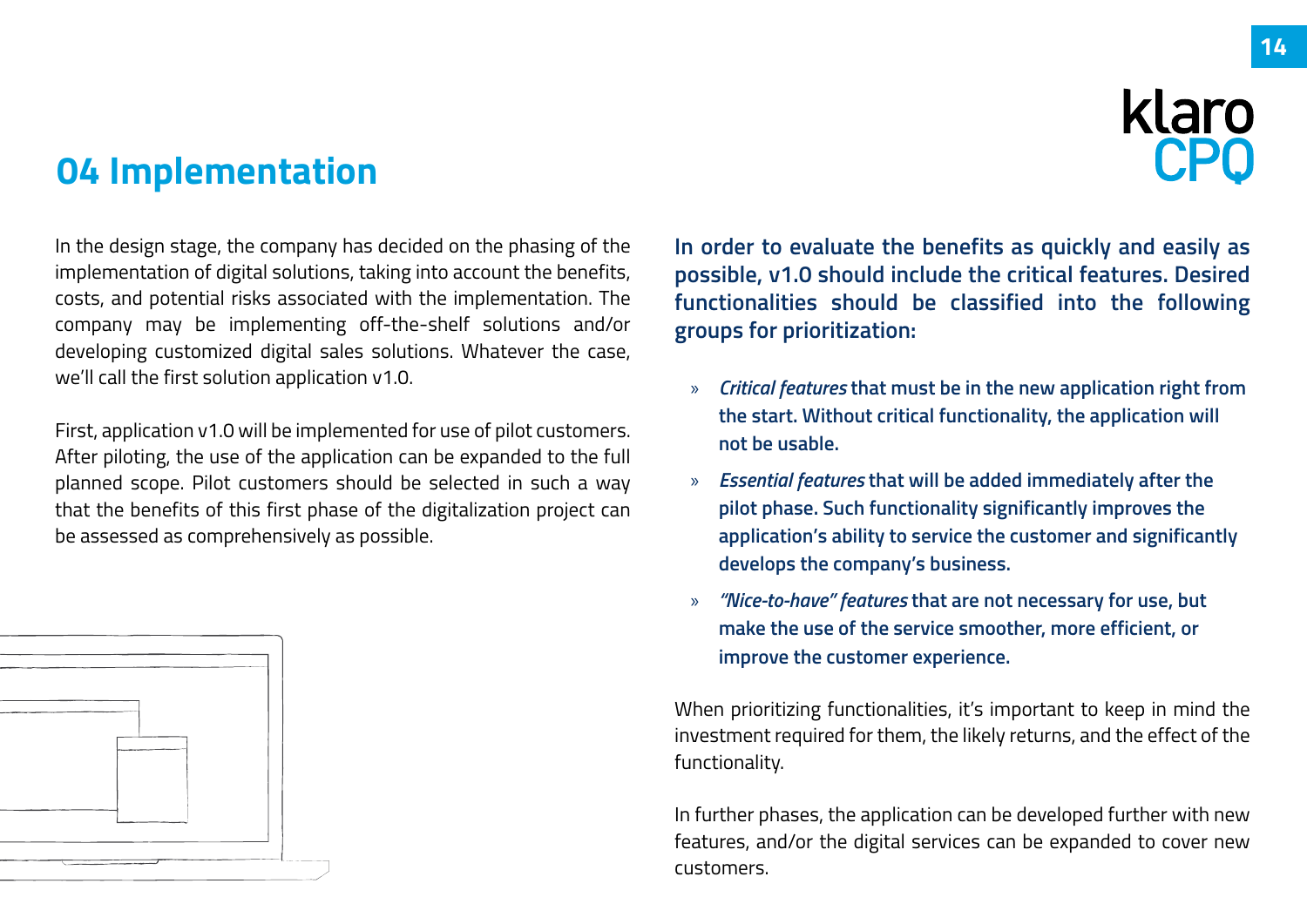Here, we present KlaroCPQ's model for application implementation as an example of how a digital sales solution can be built.

- **01. Implementation begins with a precise functional and technical definition of the new sales process. The intended process is implemented into a Proof-of-Concept (POC) within the KlaroCPQ software application development environment. The POC ensures that the requirement assessment is relevant, can deliver the intended benefits, and that the digital tools will work in that process. The implementation done in the POC phase can be utilized directly in the development of v1.0 of the application.**
- **02. Next, v1.0 of the application is developed and implemented. The application can be implemented using existing off-theshelf applications and product components, or as tailormade software development.**
- **03. Digital sales solutions can be integrated with other applications based on user needs. Integration can also proceed in phases.**

**04. After integration, continuous development begins, either implementing new functionalities in the current application, or developing the application for new business processes.**

*When implementing the first phase solution, it's important to keep in mind that digitalization projects are not just application development and deployment projects, but they affect the operations of the entire organization. The staff's commitment to the transformation will determine whether the targeted benefits are fully achieved.*



**TIP: It's a good idea to start a project with such a process, or part of a process, that will produce results as quickly as possible after the completion of application v1.0.**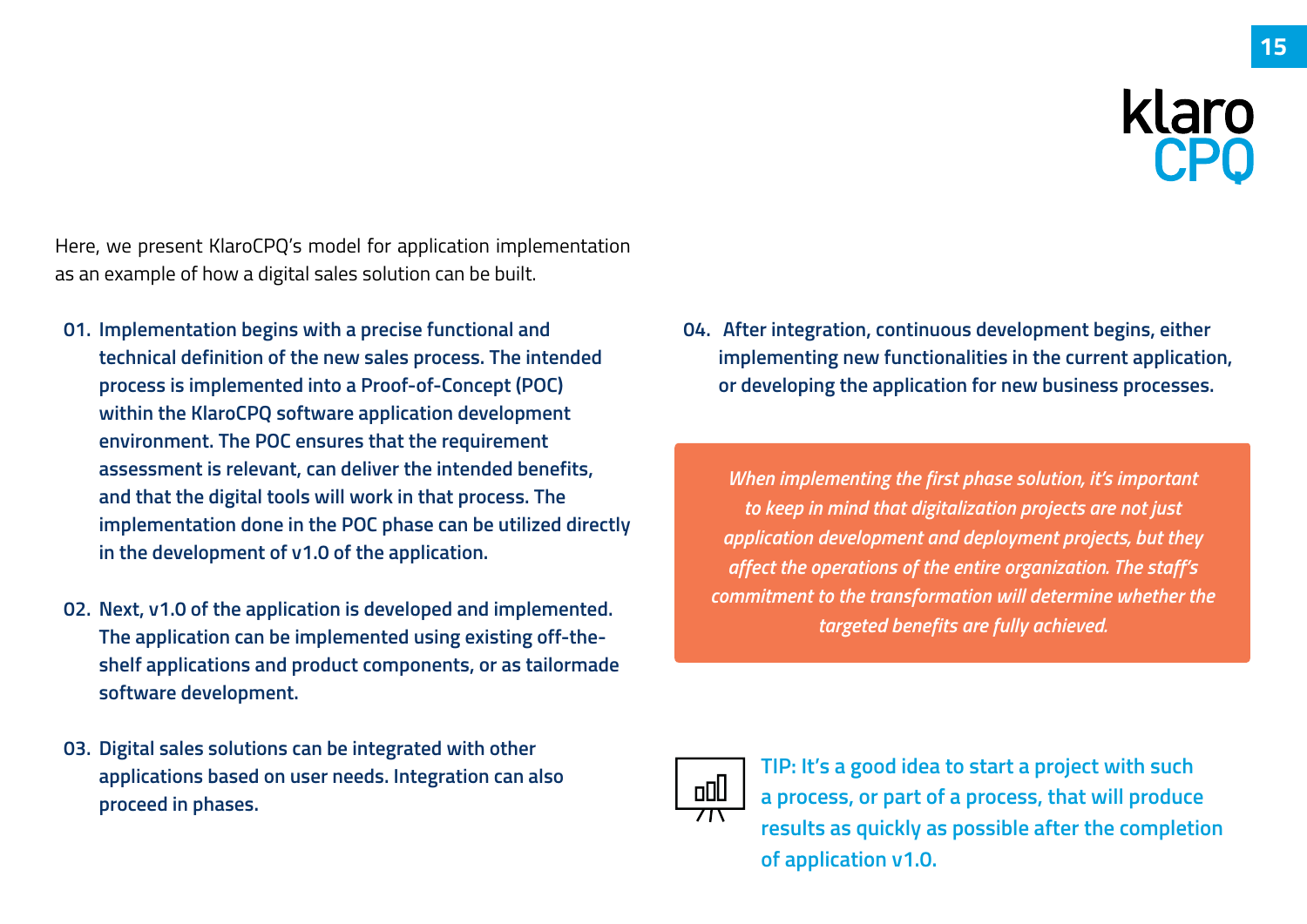<span id="page-15-0"></span>

#### **Evaluation of results and continuous development**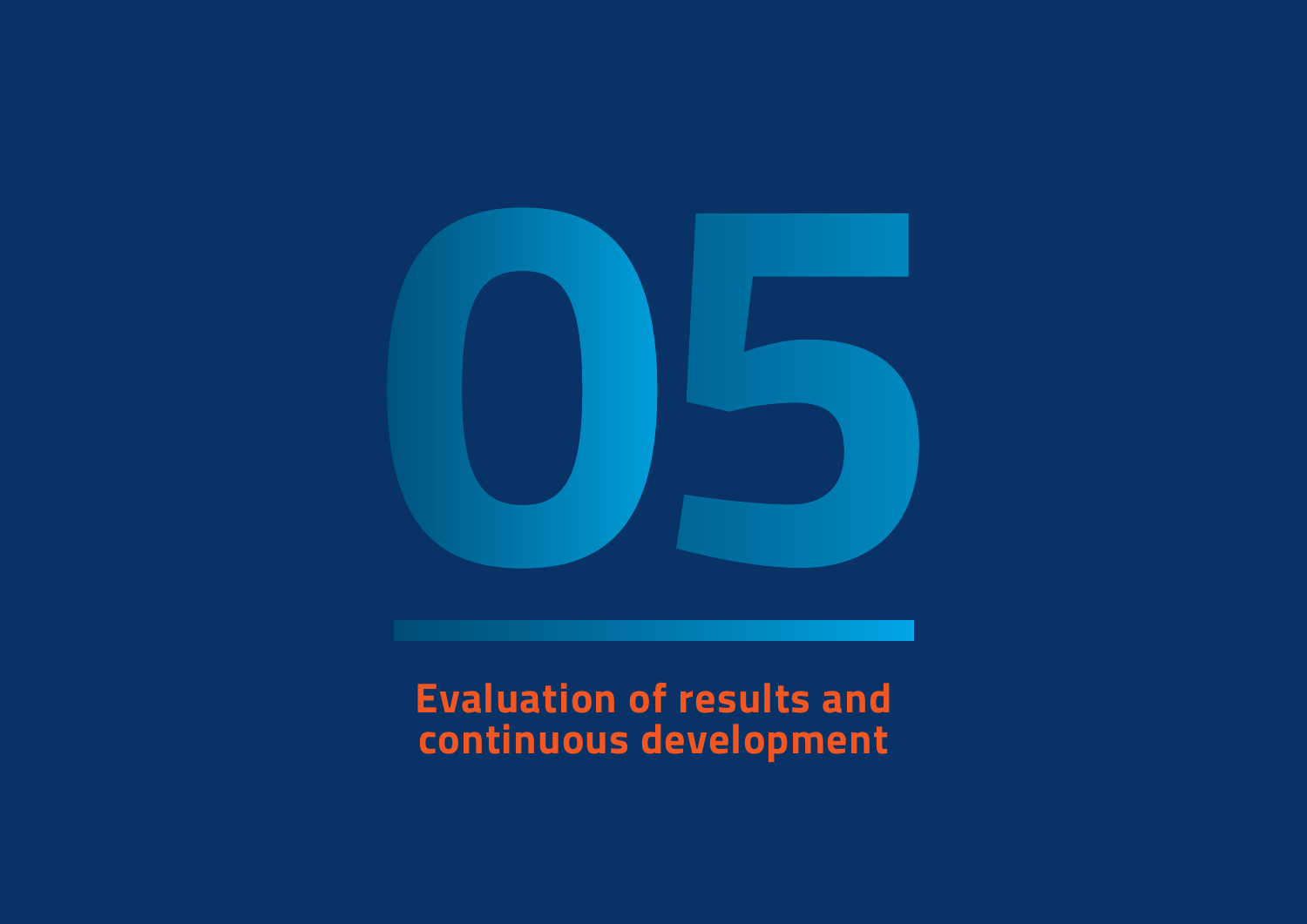**17**

#### **05 Evaluation of results and continuous development**

In this final stage, the company evaluates the results of the first phase of the project and the return on the investment.

At this stage, further development will be decided on based on the effectiveness of the first phase. Looking at the desired benefits, their effectiveness, and the return on the required investment, the company should think about how to phase the new development projects.

#### **Further development projects can be selected, for example, from the following areas:**

**Increasing the automation of sales processes through the digitalization and integration of manual steps**

When selecting further development projects, it's a good idea to return to the original objectives of sales processes digitalization, and check whether the company's business goals have remained the same. The company should also keep in mind the cost-benefit analysis when making an assessment on further development targets.

It's important to note that in the continuous development stage, the company will be able to develop new tools faster, as their organization is now more aware of the possibilities of digitalization and has started to continuously develop its operations and introduce new digitalized sales processes.

**Serving new customer segments with a new sales process**

**Digitalizing the sales process for a new solution offering**



**TIP: Invest enough time in collecting and evaluating the results. In this way, the effects of the digitalization project are identified as accurately as possible, and the targets of further development projects can be best assessed.**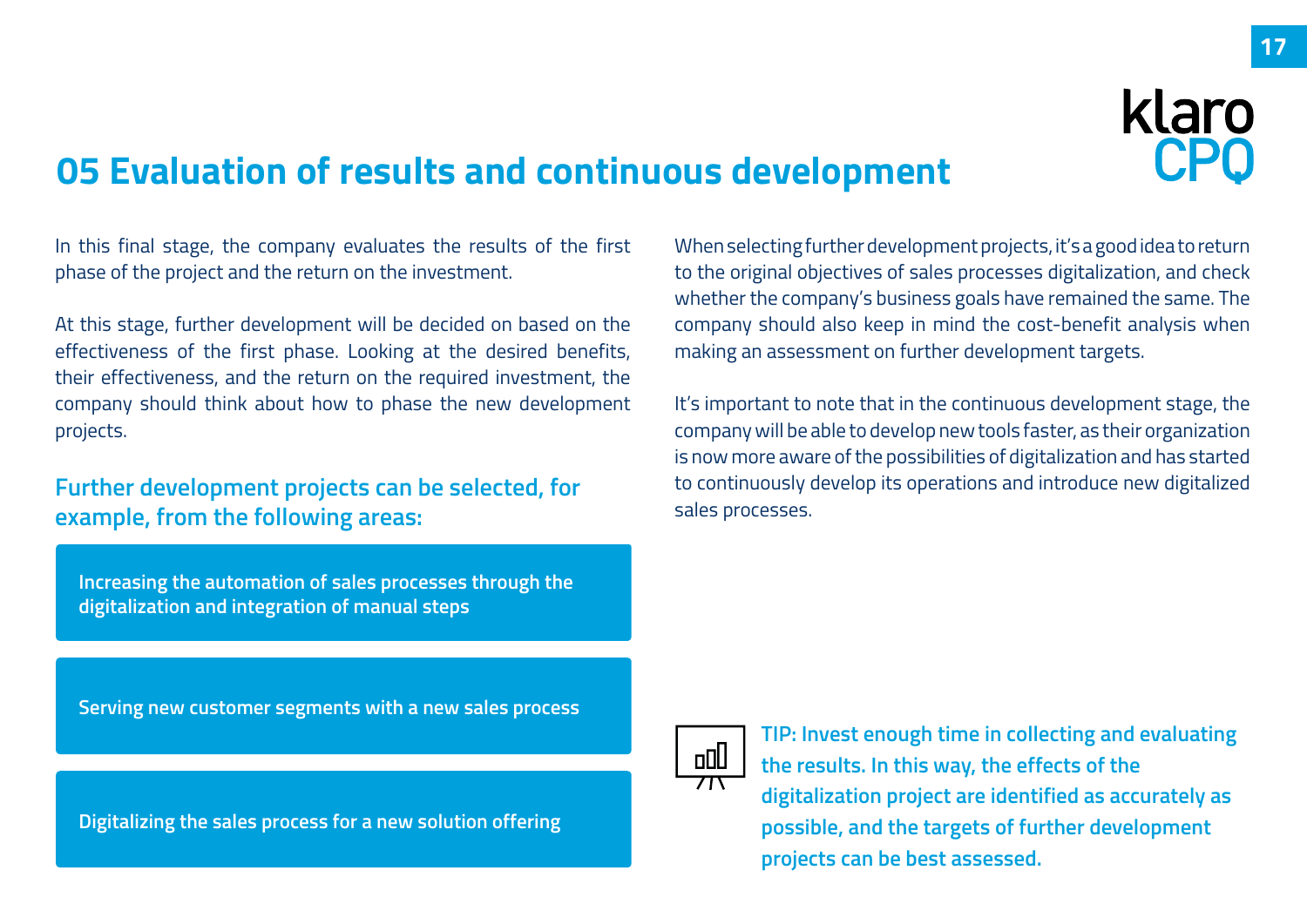<span id="page-17-0"></span>KlaroCPQ has been digitalizing sales processes with Finnish industry since 2004. We specialize in complex solutions sales and demanding sales processes. KlaroCPQ's applications are used from customer requirement mapping to contract management and solution lifecycle management processes.

We offer software solutions for the digitalization of sales processes, from new customer acquisition to sales of solution lifecycle services.

#### **If you want to build a smart sales process for your company, please get in touch with KlaroCPQ!**



#### **Klaro Technology Oy**

**Tuomas Koskiniemi** Managing Director

Tel. +358 40 1766 204 tuomas.koskiniemi@klarocpq.com www.klarocpq.fi



**TIP: Sales processes are often more complex than expected, and buying behavior is constantly transforming. For a digitalization project to be successful, it's important to choose a partner with extensive experience of implementing similar projects and the ability to implement constantly evolving solutions with a long solution life-cycle.**